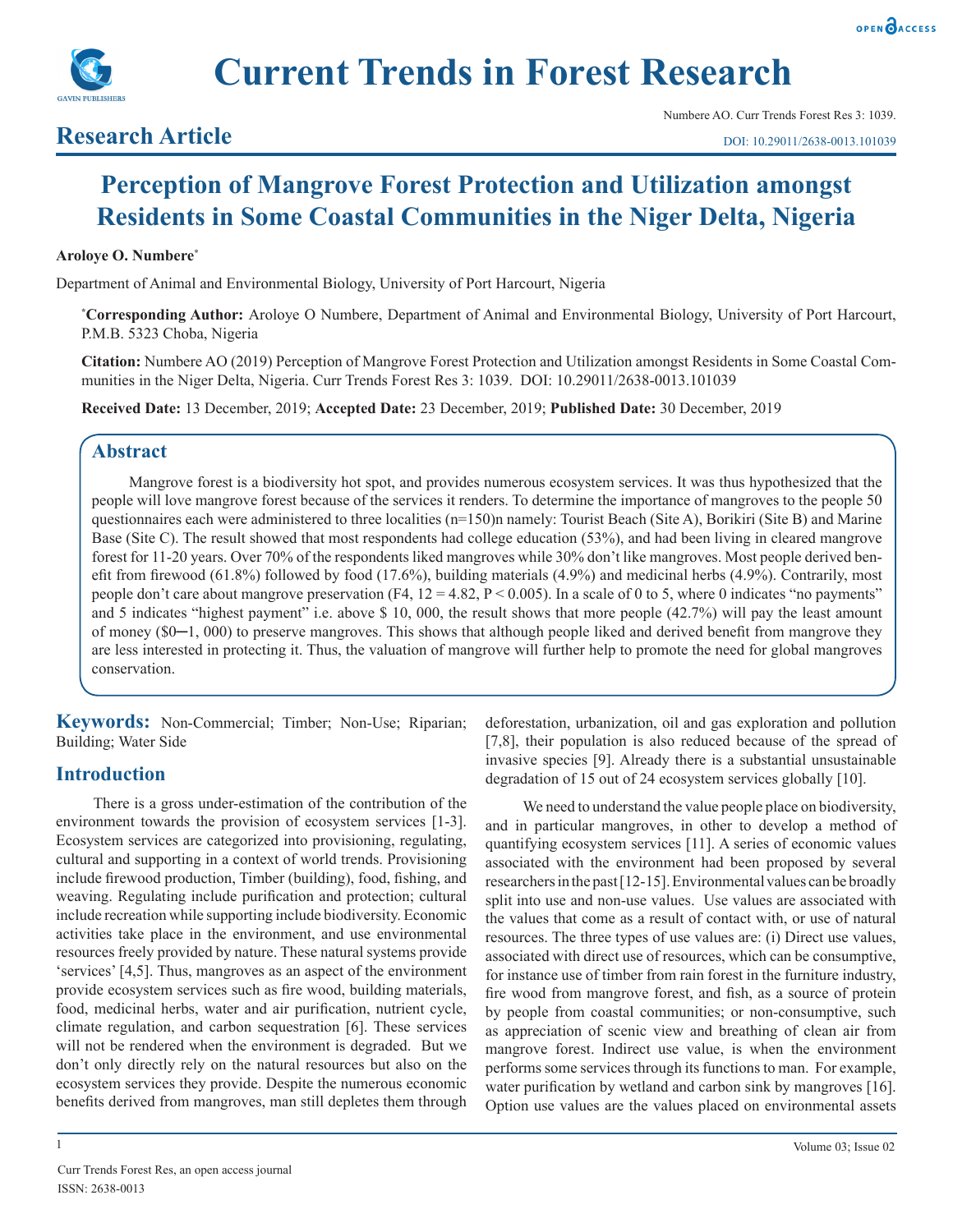by people who have in mind the future benefit of the good. Nonuse values are those benefits that exclude direct contact between consumers and the good, for instance, existence values are important simply because components of the environment exist, even if we do not have direct benefit from them (e.g. endangered species), aesthetic values (for beauty or emotional appeal); scientific value (that may be subject for scientific research); educational values (teach us about ourselves or the world); cultural values (sustain or help define our culture and antiques); and spiritual values (define our faith). The sum of the components of use and non-use values is called the total economic value (TEV) [17]. In line with [18], mangrove ecosystem in Nigeria provides some economic value to the people as described in Figure 1.



**Figure 1:** Nigeria waters provide the following economic value.

To estimate the value of the ecosystem services, a price tag needs to be placed on the resources of the environment [19]. Three broad economic models in line with this concept according to [20] are: (i) Conventional market approaches, which compares environmental good and some other good that already has a market value. Under this, we have (a) Substitute or alternative cost approach, which uses the cost of available substitute for the particular environmental good to give value to that good. For example, the value of firewood derived from mangrove forest that is used for cooking as compared to firewood that is bought from the local market; (ii) The production function approach, considers the environment as a factor of production, for example changes in environmental quality can lead to changes in productivity and production cost; (iii) The opportunity cost approach uses market process to estimate the value derived from using a resource in a way considering the values of alternative uses. This approach measures what has to be given up for the sake of preserving the environment. For example, rising population in the Niger Delta had resulted to the clearance of vast areas of mangrove forest for the construction of houses [8]. This method is also called contingent valuation, and uses surveys (e.g. questionnaires) to determine how much people are willing to pay to protect a given resource [21-23], in this case the mangrove forests.

This study is thus significant because there is a dearth of information on ecosystem services in Nigeria [24]. The Niger Delta is a biodiversity hotspot and provides both renewable and nonrenewable resources. Renewable natural resources present in this region are sunlight, wind energy, tidal energy, hydro energy and geothermal energy; nonrenewable resources are crude oil, natural gas, coal, copper, and aluminium. Other services provided in this region include: Rainforest (timber), wetland (filtration and erosion control), mangrove forest (medicine, flood and erosion control, habitat, food, etc), and aquaculture (fish, crabs, periwinkle, clam, mussel, crocodile, tortoise, turtle, manatee, etc).

Urbanization is a major cause of mangrove decline in the Niger Delta apart from oil and gas exploration [25,8]. There is also population explosion in Nigeria with about 182 million persons [26], which leads to human intrusion into mangrove forests. Moreover, the Atlantic coastal areas have the highest centers of human habitation. Between Senegal and Nigeria an estimated 60 million people representing 25 percent of the population live within 60 kilometers of the coastal areas [27]. In Nigeria specifically 20 million people live along the coastal zone [28]. Rising poverty level had made people to seek shelter in cleared mangrove forest areas.

In this study, the question of what the people will pay to preserve mangrove forest in place of urbanization and the usefulness of mangrove ecosystem services (Questionnaire study) were addressed. The questionnaire study was done in coastal communities because it has cleared mangrove forests areas that are inhabited by people. Mangrove loss to firewood was also estimated in financial terms. Specifically, the following research questions were addressed: (1) Are people willing to pay to preserve mangroves? (2) Which ecosystem service is more preferable by the people in different locations? (3) What is the cost to the environment in using mangrove for firewood?

## **Materials and Methods**

#### **Study Areas**

The study areas are three coastal communities around Port Harcourt (Figure 2), namely: Tourist Beach (4˚46'N and 7˚15'E), Comprehensive Secondary School, Borikiri (4˚44'N and 7˚22'E), and Marine Base (4˚48'N and 7˚05'E). Tourist Beach is located at the fringes of the sea. It was formerly a mangrove forest, linked by creeks but was sand filled and converted to a beach resort, which housed a mini zoo. But presently the resort is closed down and the area used as residential quarters. Comprehensive Borikiri waterside was also formerly a thick mangrove forest linked by creeks before it was cleared and developed. The soil is muddy and reddish brown in color. It is filled with litter materials and contains burrowing organisms such as crabs, mudskippers etc. Marine Base waterfront was formerly a mangrove forest, but was also cleared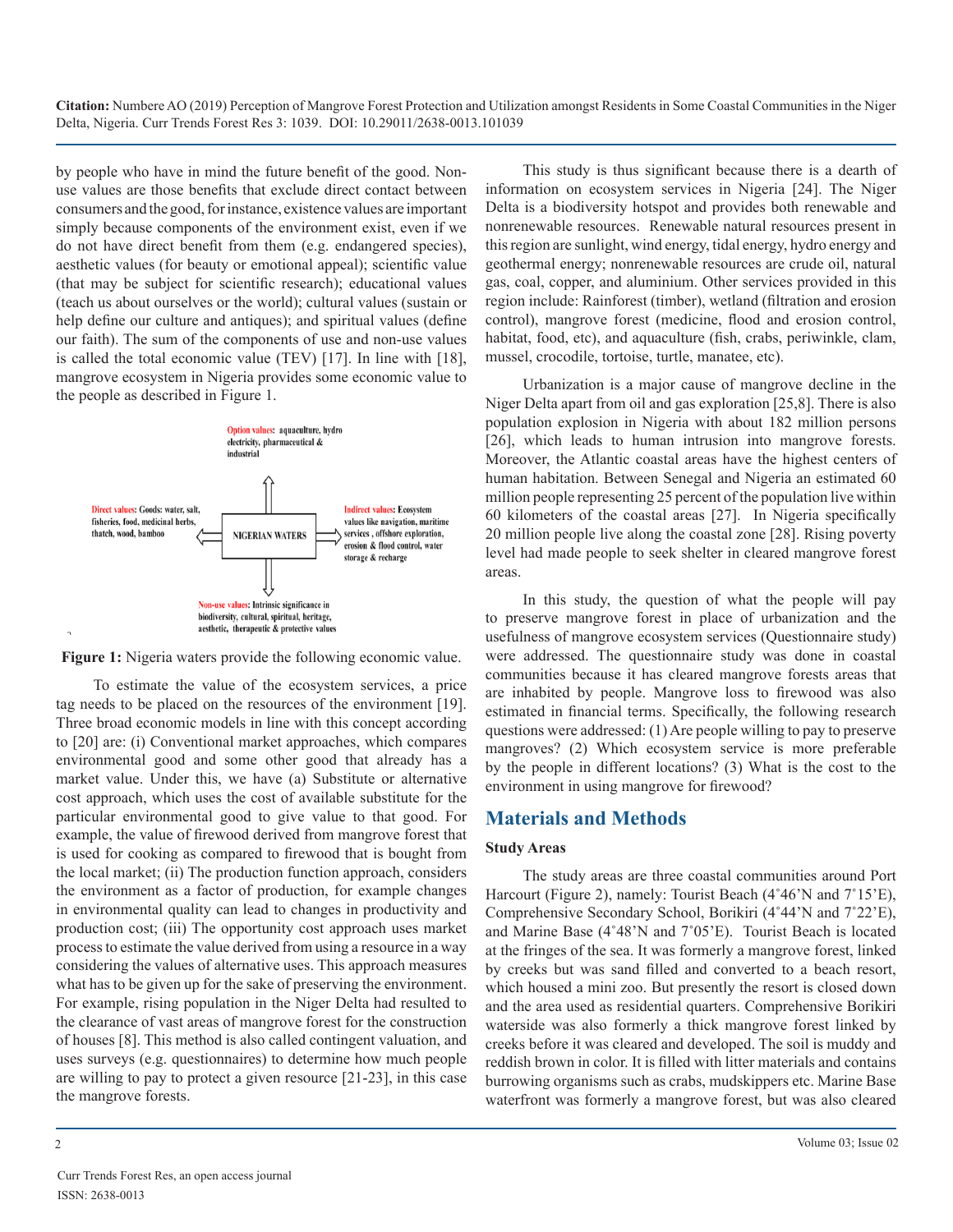and converted to living quarters. The area houses some marine companies that operate boat transportation business. The mangrove soil is weather-beaten and brownish in color because of high human and industrial activities going on in that area. There are several abandoned speed boats berthed by the wharf. The population in all the study areas includes indigenes, non-indigenes, tenants and land lords who were interviewed in the study.



**Figure 2:** Map of study sites around Port Harcourt, Niger Delta, Nigeria. Sampling sites are Tourist Beach (A), Borikiri (B) and Marine Base (C).

#### **Study 1: Questionnaire Administration**

Questionnaires were used to derive random and objective views of the people concerning the value of mangrove forest (Appendix 1). The research was aimed at understanding the perception of the people on the value they place on mangrove forest through their response to some questions outlined in the questionnaire (Appendix 1). The target populations are people living in some coastal communities. Six questions were asked aimed at getting answers to whether people place value on mangrove forest or not. The questions in the questionnaire include: education, residency, tenancy; benefits, acceptability, and ecosystem services of mangroves. The key research question was: "Have you derived any benefit from mangrove forest, and if you have, how much will you pay to preserve the mangrove from being destroyed in place of infrastructural developments?"

#### **Sample Collection and Research Design**

Some students of the Department of Animal and Environmental Biology, University of Port Harcourt, were divided into three groups (i.e. A, B and C). Each of the groups was given 50 structured questionnaires, making a total of 150, which were distributed randomly in the three study communities respectively (i.e. Tourist Beach, Comprehensive Secondary School and Marine Base). The issue of pseudo replication was addressed through the averaging of number of responses per question of the questionnaire and per location. ANOVA was used which also takes care of multiple analyses for replications.

After the filling of the questionnaires they were retrieved and statistically analyzed. The coordinates of the three locations were taken with a Garmin GPS (Model Etrex 30). The geo-referenced locations were transferred from Google Earth into Arc GIS [29] to produce a study area map shown in Figure 2.

#### **Contingent Valuation**

The economic worth of mangrove was determined from the amount of money the residents were willing to pay to preserve mangrove following the example of Carson et al (1994). Four cost ranges were presented in the questionnaire as follows: (a) \$0–1, 000 (b) \$1, 100–5, 000 (c) \$ 5, 100–10, 000 (d) > \$ 10, 000. The importance is rated in a scale of 0 to 5, where 0 (\$0) indicates no payment, while  $5$  ( $>$   $\$$  10, 000) indicates highest payment.

#### **Study 2: Fire Wood Evaluation**

Three different fire wood markets sited in each of the study areas were visited, and an average estimate of the price of a unit of fire wood was made (Table 1). The average cost of a standard size of fire wood in the market was found, and the number of fire wood that came out from an uncut 0.6 m tree stump was estimated. This value was used to estimate the price per tree, which was further used to calculate the cost of losing mangrove forest stands after determining an estimate of the number of trees in the forest. In a typical example of a mass deforestation of a mangrove forest, Arc GIS was used to calculate the area of mangrove forest lost in one of the coastal towns. Images were derived from Google Earth after getting the coordinates of the location through ground truthing.

| Location             | Mean length (m)   | Mean width (m)     | Area $(m^2)$ | Price/stump (\$) |        |
|----------------------|-------------------|--------------------|--------------|------------------|--------|
| <b>Tourist Beach</b> | $0.6018 \pm 0.05$ | $0.0575 \pm 0.002$ | 0.0346       |                  | > 0.05 |
| Borikiri             | $0.6087 \pm 0.07$ | $0.0507 \pm 0.003$ | 0.0308       |                  |        |
| Marine Base          | $0.6343 \pm 0.04$ | $0.0616 \pm 0.004$ | 0.0391       | ↵                |        |

**Table 1:** Mean firewood sizes from different study locations in the Niger Delta and their market prices. It shows that there is no significant difference in wood sizes at the different study locations ( $P > 0.05$ ). (n = 180)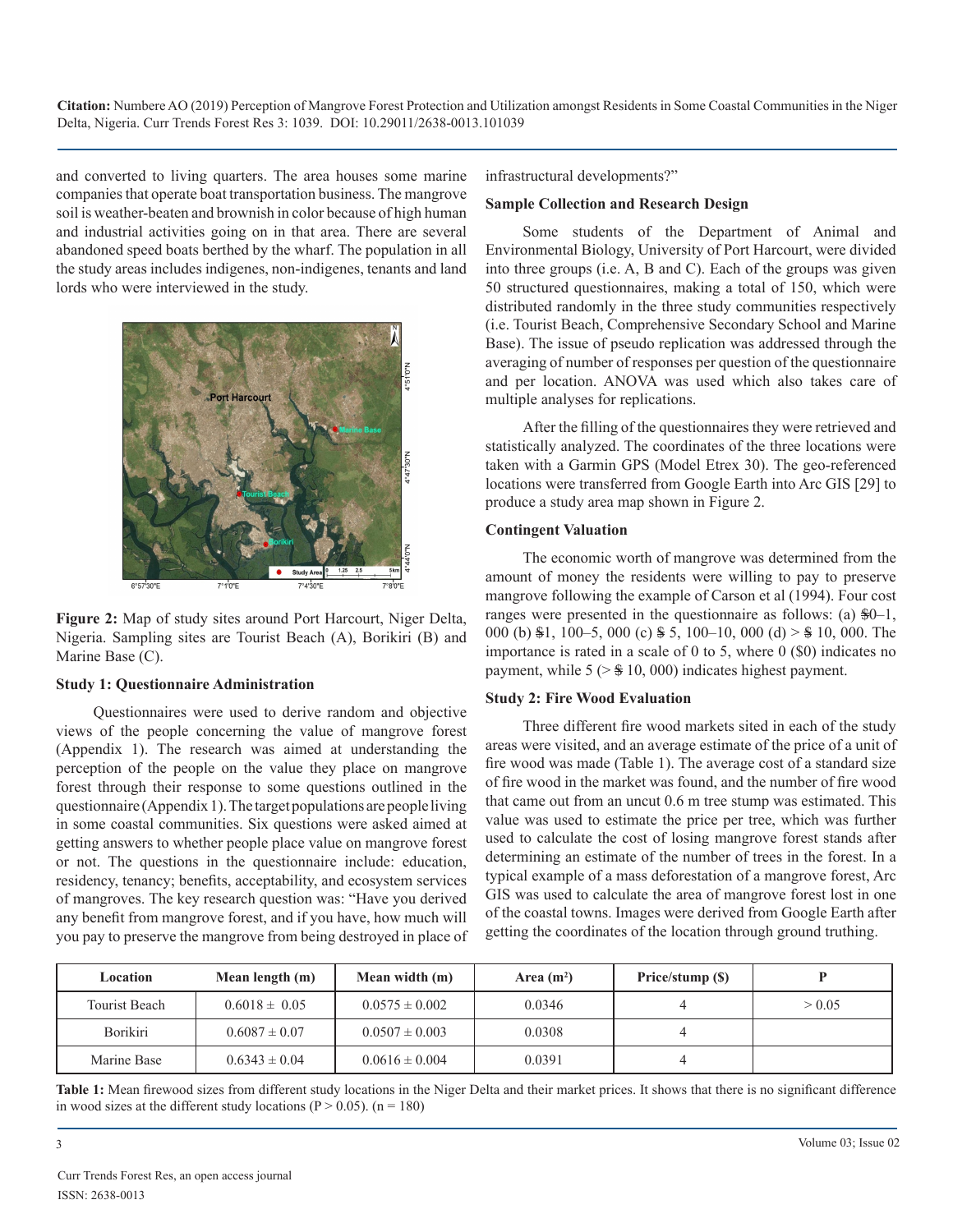#### **Statistical Analysis**

The number of responses received from the administered questionnaire was used to calculate the percentage, mean and standard deviation. A one-way ANOVA was used to determine if there was any significant difference in the amount of money to be paid to preserve mangroves forest [30]. The comparison of the three regions (Sites A, B, and C) on the 10 items of ecosystem service was analyzed with Mann-Whitney U-Test**,** due to the nominal value characteristics of variables. ANOVA was also conducted to test whether there is a significant difference in fire wood sizes in the different locations. The data was tested for normality and homoscedasticity and later log transformed before it was used for analysis since it was a count data. All analysis was done R [31].

## **Results**

#### **Questionnaire Study and Contingent Valuation**

The ANOVA result indicates that there is a significant difference in the amount of money to be paid to preserve the mangroves ( $F_4$  $_{12}$  = 4.82, P < 0.005). More persons opted to pay the least amount of money (i.e. \$ 0-1, 000) to preserve mangroves (Table 2, Figure 3).

| Amount $(\frac{2}{3})\dagger$ | Site A | Site B | Site C | $Mean \pm SE$   | P- value   |
|-------------------------------|--------|--------|--------|-----------------|------------|
| $0 - 1,000$                   | 19     | 28     | 14     | $20.33 \pm 4.1$ | ${}< 0.05$ |
| $1, 100 - 5, 000$             | 10     | ◠      |        | $4.67 \pm 2.7$  |            |
| $5, 100 - 10, 000$            |        |        | 11     | $8.33 \pm 1.8$  |            |
| >10,000                       |        | 10     | 15     | $9.67 \pm 3.1$  |            |
| Undecided                     | δ      |        | 8      | $7.00 \pm 1.0$  |            |

† Conversion unit indicates that 200 Nigerian Naira (N) gives 1US Dollar (\$)

**Table 2:** Total amount of money to be paid to preserve mangrove forest in place of infrastructural development at three locations in the Niger Delta, Nigeria. Site A is Tourist Beach waterfront, Site B is Comprehensive waterfront, Borikiri and Site C is Marine Base.

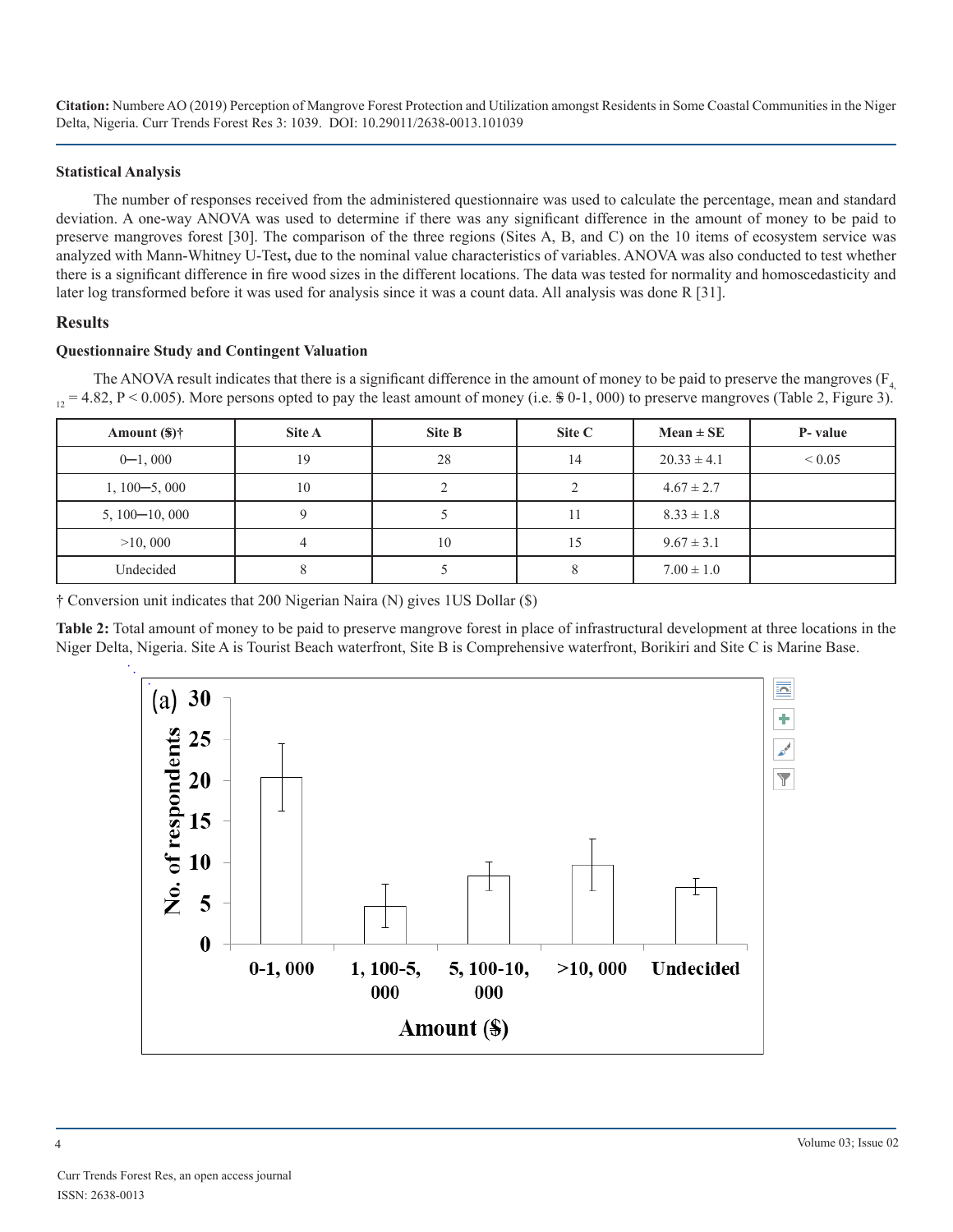

**Figure 3:** Mean number of respondents that will pay the following amount of money for the preservation of mangrove forest in (a) all locations put together and in (b) each study location. [Values are mean ± SD. Bars indicate the standard error. Different lowercase letters indicate significant differences (*P* < 0.05) amongst the different amounts to be paid to preserve mangrove forest.]

## **Ecosystem Services**

Using Mann-Whitney U test, the result indicate that only responses of persons in locations A and C were significantly different  $(W=23.5, P=0.04)$  whereas comparison of responses of persons in locations B and C (W=35.5, P=0.28) and A and B (W=40.5, P=0.47) were not significantly different. However, firewood was the highest ecosystem service chosen by the people ( $F_{9, 20}$  = 4.65, P < 0.05, Table 3, Figure 4). This is because greater number of people stated that they derived more benefit from fire wood (61.77%), followed by food  $(17.65\%)$  and medicinal herbs  $(4.9\%)$ .

| <b>Ecosystem services</b> | Site A           | Site B           | Site C         | Mean response (SE) | Percent response<br>$(\%)$ |
|---------------------------|------------------|------------------|----------------|--------------------|----------------------------|
| Firewood                  | 38               | 11               | 14             | $21.00 \pm 8.54$   | 61.77                      |
| building                  | 2                | $\overline{2}$   | $\mathbf{1}$   | $1.67 \pm 0.33$    | 4.9                        |
| Medicinal                 | $\boldsymbol{0}$ |                  | $\overline{4}$ | $1.67 \pm 1.20$    | 4.9                        |
| Food                      | $\mathbf{0}$     | $\overline{7}$   | 11             | $6.00 \pm 3.21$    | 17.65                      |
| Recreation                | $\boldsymbol{0}$ | $\boldsymbol{0}$ | 1              | $0.33 \pm 0.33$    | 0.98                       |
| Purification              | $\boldsymbol{0}$ | $\overline{2}$   | $\overline{2}$ | $1.33 \pm 0.67$    | 3.92                       |
| Protection                | $\boldsymbol{0}$ | $\boldsymbol{0}$ | $\mathfrak{Z}$ | $1.00 \pm 1.00$    | 2.94                       |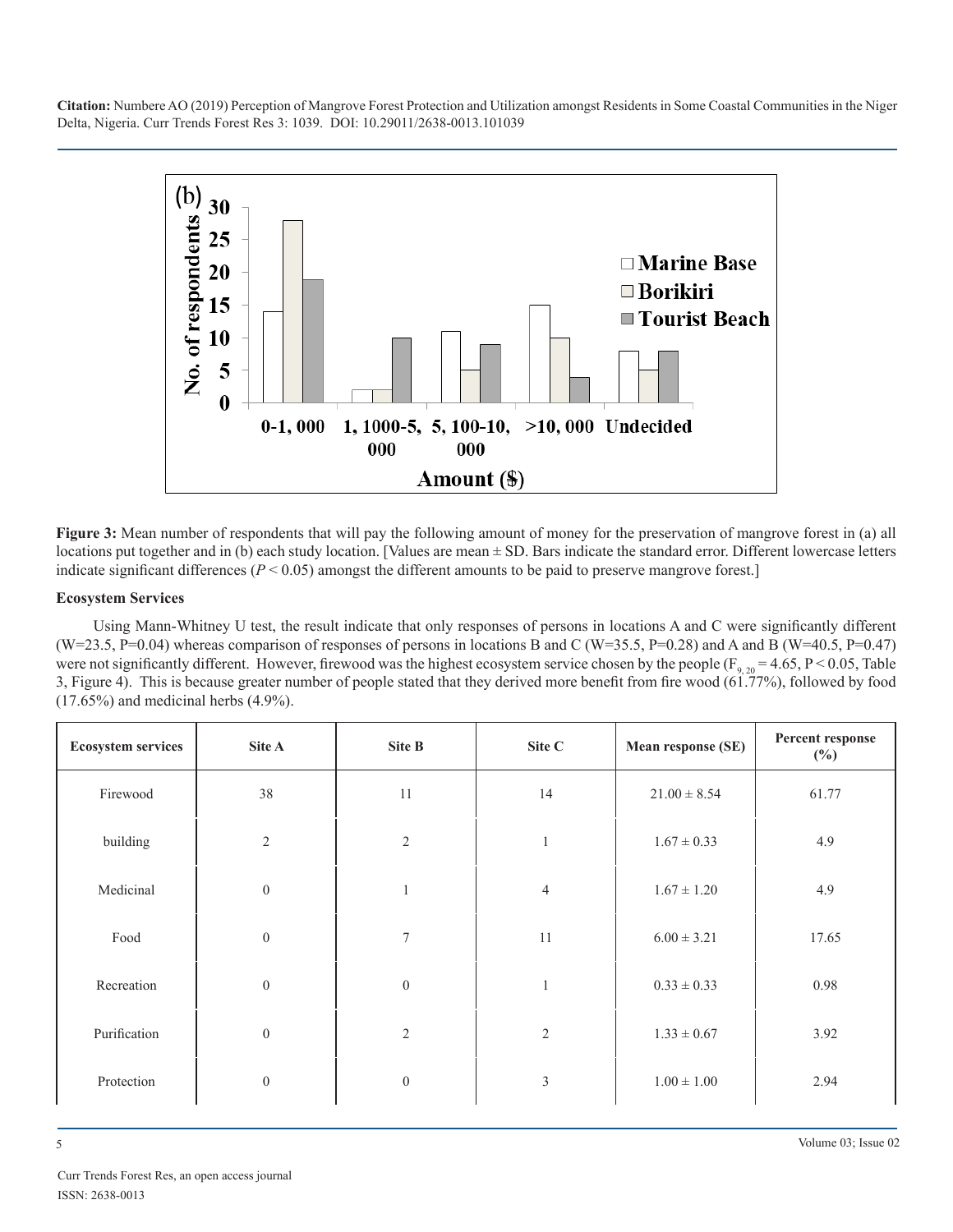| Weaving |   |    |    | $0.67 \pm 0.33$  | 1.96 |
|---------|---|----|----|------------------|------|
| Fishing |   |    |    | $0.33 \pm 0.33$  | 0.98 |
| None    | Ω | 27 | 12 | $16.00 \pm 5.57$ | 38   |

**Table 3:** Ecosystem services derived from mangrove forest by the inhabitants of the three study locations of Tourist beach (A), Borikiri (B) and Marine Base (C) in Niger Delta, Nigeria.



**Figure 4:** Percentage of respondents that derived benefits from ecosystem services of mangroves in the Niger Delta region, Nigeria.

#### **Other Responses to Questionnaire**

More persons interviewed had tertiary education (53%). On the question of length of years lived in the locations of study, more persons (15%) had lived in the area for a period of 11-20 years. On the question of tenancy, 42% were tenants, 26% were landlords and 32% were indigenes. When asked the question of whether mangrove was a relevant aspect of the environment 73% answered "yes" while 27% answered "no". Similarly, 70% of the people surveyed said that they derived benefits from mangroves while 30% said that they did not derive any benefit from mangroves.

#### **Fire Wood Cost Estimates**

The firewood from the different study location was not significantly different from each other in terms of location i.e. length and width  $(F_{2, 177} = 0.07, P = 0.931)$  (Table 1). The average size of fire wood from all locations was length (0.61 m) and width (0.06 m) (Figure 5). Three pieces of fire wood had a market value \$ 0.5. Twenty-four pieces of a unit fire wood makes a tree stump

of size 0.18 m<sup>2</sup> (0.6  $\times$  0.3). Then a complete tree stem without the top branches and the root gives approximately seven 0.6 m of tree stumps (i.e. size 4.26 m). In addition, the size estimate of a tree branch was 1.065 m, which is summed up to give 5.33 m for a full tree.

The cost of a single tree stump sold in the market is \$4.00. The three stumps when cut into final retail sizes produces seven pieces, this gives a cost of \$28.00. Cost of other tree parts is estimated at one-quarter of the single tree stump, which gives \$7.00. Therefore, the cost of an average complete mangrove tree is \$35.00. For instance, in 1984, 4.2 million  $m<sup>2</sup>$  of mangrove forest was removed in Buguma, a coastal community in the Niger Delta. Assuming  $1 \text{ m}^2$  of the mangrove forest contain a tree stand, where a tree stand is a mature mangrove tree that had been growing for the past 30-50 years in the locality [32]. The cost estimate of losing the mangrove forest to the environment will be  $\frac{1}{2}$  147 billion (4, 200, 000. 00  $\times$  \$35).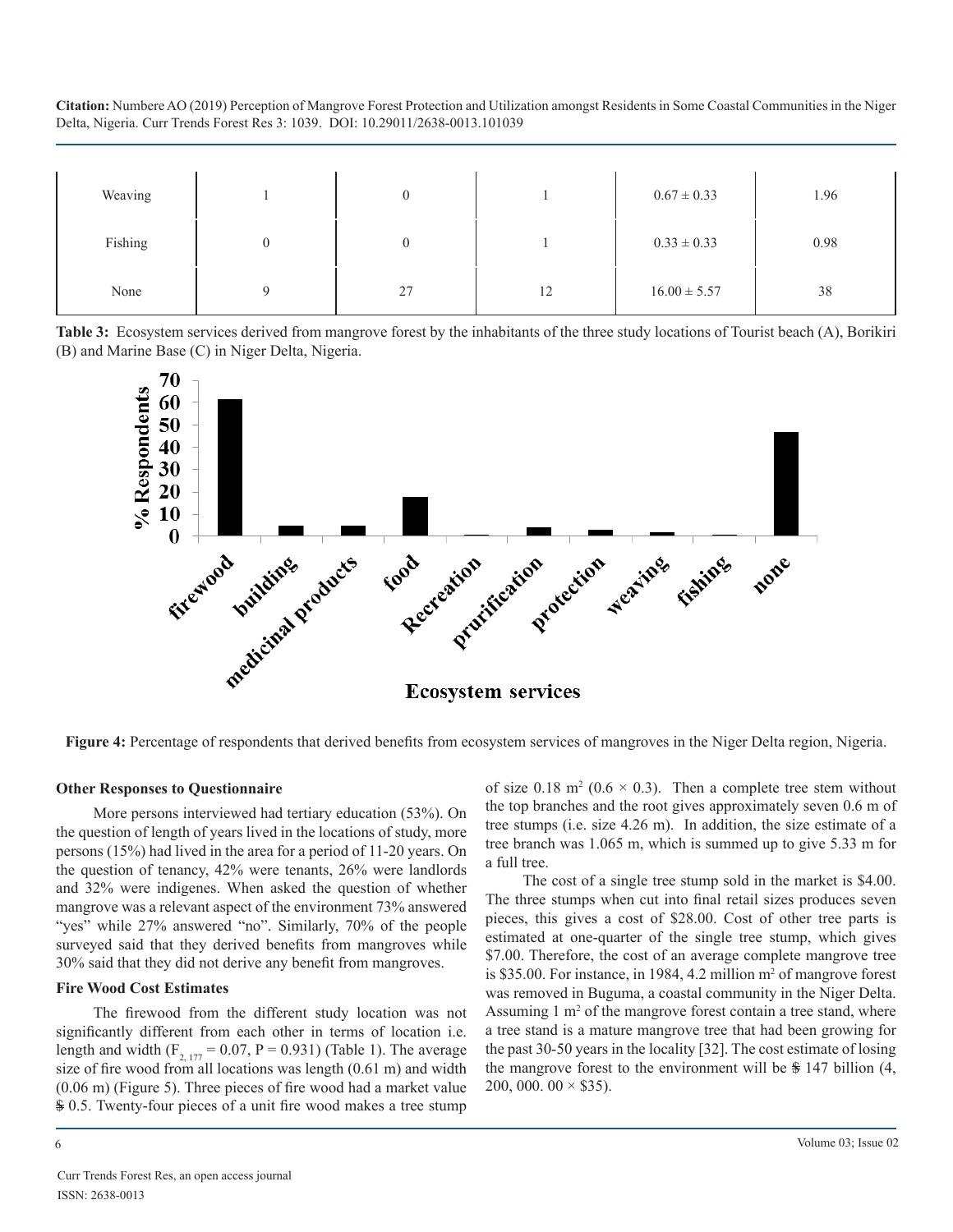

**Figure 5:** Mangrove tree stem cut into pieces to give final market size of fire wood in the Niger Delta region, Nigeria.

## **Discussion**

At the three study locations it was found that only residents of Marine Base were favorably disposed to preserving the mangroves because higher no of persons were willing to pay higher amount of monies for the preservation of mangroves (Figure 3). This location has high population of educated people, which might be the reason for their understanding of the importance of mangrove forest protection. But in general, the highest amount of money to be paid by the respondent was within the least range i.e. \$ 0-1, 000 (Table 2, Figure 3). This shows that the people have little regard for the protection of mangroves, even though 70 % of the people interviewed said they derived maximum benefits from it.

The nonchalant attitude exhibited by the people towards mangrove preservation shows that they placed little value on mangroves, not deliberately, but out of ignorance. This is because most of them revealed that they had no direct benefit from mangrove, as most of them either don't use firewood or use it occasionally during events. For instance, fire wood is used for cooking during big ceremonies (i.e. wedding, naming and birth day celebrations). This is because most people use modern method of cooking such as methane gas or kerosene stove in their homes. Surprisingly, some respondents that use fire wood for cooking don't know that the source of the fire wood was from mangrove trees. It is believed that the location of the study also played a role in influencing the perception of the people in the ecosystem services and utilization of mangroves. The area of study is a cleared mangrove forest used as human settlement. Clearing the mangrove forest for the sake of infrastructural development was more important to the people than the preservation. It is this reason that had made the people to explore and reclaim mangrove forest as a place for erecting their houses.

This shows lack of understanding for non-use services provided by mangroves. This is the reason why majority of the people will pay the lowest amount of money to preserve the mangroves.

Ironically, in a scale of preference to determine the usefulness of mangroves, most members of the coastal communities interviewed chose fire wood. This is because it is the most common and less expensive cooking method by local inhabitants. Fire wood is often derived from red mangrove tree (*Rizophora racemosa,*Wurmb) because of its good heating quality. This is because it has the exceptional property of retaining heat energy for longer period of time as compared to wood from other mangrove and non-mangroves species. Mangrove ecosystem also serves as a spawning ground for fish and other aquatic organisms. Fish is a major source of protein for members of the coastal communities who also sell them to make money. Mangroves provide other ecosystem services such as medicinal herbs, dyes etc. A lot of people accepted mangroves as a vital aspect of the environment (73%), but lacked the knowledge of its non-use and indirect value. This requires more enlightenment on the non-use value of mangrove forest (e.g. recreation, protection, purification etc) by government and non-governmental agencies. The need for enlightenment is important because of the high number of people who are ignorant of the ecosystem services provided by mangroves (Figure 4).

In the same vein, excessive harvesting of mangrove trees for fire wood would lead to reduction of mangroves population and can lead to extinction. Therefore, care should be used in harvesting of mangrove forest for fire wood.

The level of ignorance (38%) is also attributed to the fact that the ecosystem services rendered by mangrove are not given in monetary terms. Thus, people don't see the need for its preservation. But if more calculations of wealth lost from deforestation of mangrove forest are made like the amount lost in Buguma (i.e. \$142 billion), people will start to place value on the forests. More information on the monetary value will change the attitude of people on the need to preserve mangroves and other environmental resources, which are basically non-renewable. Studies on mangrove valuation in the Niger Delta are scarce in the literature. This study is therefore significant and timely because it has attempted to calculate the monetary value of mangrove trees lost to fire wood.

## **Conclusion**

Mangrove forest and the entire environment sustain man through the different services they render, for instance air purification through carbon dioxide absorption and carbon sequestration to provide clean air are functions of mangrove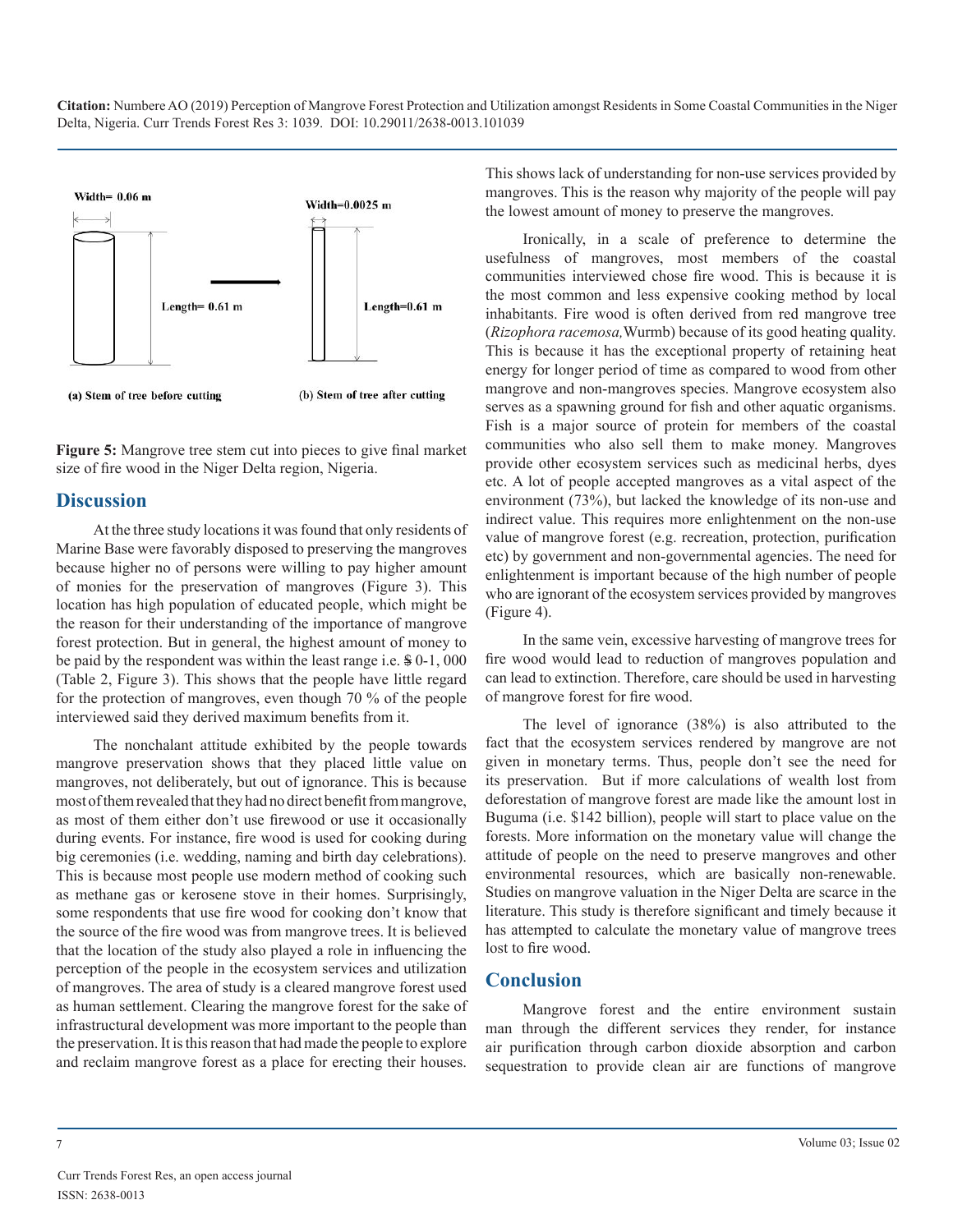forest. But since this function is not equated in monetary terms there is little regard for the preservation of the mangroves. This study has shown that ignorance plays a key role in this behavior (38%) even though most persons had at least a college education (53%). There is a thus the need for re-orientation of the people, and the stoppage of the use of mangrove forest as residential quarters. Coastal areas in the Niger Delta should be given limited protection to prevent over exploitation of its resources. Protected areas should allow some resource extraction such as fishing, selective wood extraction, tourism and recreation. The primary goal is the management of natural resources for multiple goals, and the inclusion of humans in the management of environmental resources is win-win conservation.

## **Acknowledgement**

The author specially thanks the class U2013 students of the Department of Animal and Environmental Biology, University of Port Harcourt for assisting in sample collection.

## **References**

- [Perdana TA, Suprijanto J, Pribadi R, Collet CR, Bailly D \(2018\) Eco](https://iopscience.iop.org/article/10.1088/1755-1315/139/1/012035)nomic valuation of mangrove ecosystem: empirical studies in Tim[bulsloko Village, Sayung, Demak, Indonesia. In IOP Conference Se](https://iopscience.iop.org/article/10.1088/1755-1315/139/1/012035)[ries: Earth and Environmental Science, IOP Publishin139: 012035.](https://iopscience.iop.org/article/10.1088/1755-1315/139/1/012035)
- 2. [Harini R, Ariani RD, Fistiningrum W, Ariestantya D \(2019\) Economic](https://iopscience.iop.org/article/10.1088/1755-1315/256/1/012036)  Valuation of Mangrove Management in Kulon Progo Regency. InIOP [Conference Series: Earth and Environmental Science, IOP Publishing](https://iopscience.iop.org/article/10.1088/1755-1315/256/1/012036)  [256: 012036.](https://iopscience.iop.org/article/10.1088/1755-1315/256/1/012036)
- 3. [Duncan C, Thompson JR, Pettorelli N \(2015\) The quest for a mecha](https://www.ncbi.nlm.nih.gov/pmc/articles/PMC4633867/)nistic understanding of biodiversity–ecosystem services relationships. [Proceedings of the Royal Society B: Biological Sciences 282:](https://www.ncbi.nlm.nih.gov/pmc/articles/PMC4633867/)  [20151348.](https://www.ncbi.nlm.nih.gov/pmc/articles/PMC4633867/)
- 4. McLeod KL, Leslie HM (2009) Why ecosystem-based management. Ecosystem-based management for the oceans. 3-12.
- 5. [TEEB \(2010\) In: Kumar, Pushpam \(Ed.\), The economics of ecosys](http://www.teebweb.org/our-publications/teeb-study-reports/ecological-and-economic-foundations/)tems and biodiversity: Ecological and Economic Foundations, Earth[scan, London and Washington.](http://www.teebweb.org/our-publications/teeb-study-reports/ecological-and-economic-foundations/)
- Polidoro BA, Carpenter KE, Collins L, Duke NC, Ellison AM, et al. (2010) The loss of species: mangrove extinction risk and geographic [areas of global concern. PloS one 5: e10095.](https://journals.plos.org/plosone/article?id=10.1371/journal.pone.0010095)
- 7. [James GK, Adegoke JO, Saba E, Nwilo P, Akinyede J \(2007\) Satellite](https://www.tandfonline.com/doi/abs/10.1080/01490410701438224)based assessment of the extent and changes in the mangrove ecosys[tem of the Niger Delta. Marine Geodesy 30: 249-267.](https://www.tandfonline.com/doi/abs/10.1080/01490410701438224)
- Numbere AO (2018a) The impact of oil and gas exploration: invasive nypa palm species and urbanization on mangroves in the Niger River [Delta, Nigeria. In: Makowski, C; Finkl, C. \(eds\) threats to mangrove](https://www.researchgate.net/publication/324669575_The_Impact_of_Oil_and_Gas_Exploration_Invasive_Nypa_Palm_Species_and_Urbanization_on_Mangroves_in_the_Niger_River_Delta_Nigeria) [forests. Coastal Research Library, Springer, Cham 25.](https://www.researchgate.net/publication/324669575_The_Impact_of_Oil_and_Gas_Exploration_Invasive_Nypa_Palm_Species_and_Urbanization_on_Mangroves_in_the_Niger_River_Delta_Nigeria)
- 9. Numbere AO (2018b) Impact of invasive nypa palm (Nypa fruticans) on mangrove forest in the Niger Delta. In: Makowski, C; Finkl, C. (eds) coast in crisis. Coastal Research Library, vol.28. Springer, Cham.
- 10. [Millennium Ecosystem Assessment \(2005\) Ecosystems and human](https://www.millenniumassessment.org/documents/document.356.aspx.pdf)  and well being: biodiversity synthesis. World Resources Institute[,](https://www.millenniumassessment.org/documents/document.356.aspx.pdf)  [Washington, DC.](https://www.millenniumassessment.org/documents/document.356.aspx.pdf)
- 11. [Himes-Cornell A, Pendleton L, Atiyah P \(2018\) Valuing ecosystem ser](https://www.sciencedirect.com/science/article/abs/pii/S2212041617305880)vices from blue forests. A systematic review of the valuation of salt [marshes, sea grass beds and mangrove forests. Ecosystem Services](https://www.sciencedirect.com/science/article/abs/pii/S2212041617305880)  [30: 36-48.](https://www.sciencedirect.com/science/article/abs/pii/S2212041617305880)
- 12. [Hanley N, Shogren J, White B \(2019\) Introduction to environmental](https://global.oup.com/academic/product/introduction-to-environmental-economics-9780198737230?cc=in&lang=en&)  economics. Oxford University Press.
- 13. [Côté IM, Darling ES, Brown CJ \(2016\) Interactions among ecosystem](https://royalsocietypublishing.org/doi/full/10.1098/rspb.2015.2592)  stressors and their importance in conservation. Proceedings of the [Royal Society B: Biological Sciences 283: 20152592](https://royalsocietypublishing.org/doi/full/10.1098/rspb.2015.2592)
- 14. [Sukojo BM, Arindi YN \(2019\) Study of potentials economic valuation of](https://iopscience.iop.org/article/10.1088/1755-1315/389/1/012013)  mangrove ecosystem for coastal communities using satellite imagery [\(case study: East Coastal Surabaya\). InIOP Conference Series: Earth](https://iopscience.iop.org/article/10.1088/1755-1315/389/1/012013)  [and Environmental Science, IOP Publishing 389: 012013.](https://iopscience.iop.org/article/10.1088/1755-1315/389/1/012013)
- 15. [Hutchison J, Manica A, Swetnam R, Balmford A, Spalding M \(2014\)](https://conbio.onlinelibrary.wiley.com/doi/full/10.1111/conl.12060)  Predicting global patterns in mangrove forest biomass. Conservation [Letters 7: 233-240.](https://conbio.onlinelibrary.wiley.com/doi/full/10.1111/conl.12060)
- 16. [Perillo G, Wolanski E, Cahoon DR, Hopkinson CS \(Eds\) \(2018\) Coast](https://www.elsevier.com/books/coastal-wetlands/perillo/978-0-444-63893-9)al wetlands: an integrated ecosystem approach. Elsivier.
- 17. [Groom MJ, Meffe GK, Carrol CR \(2006\) Principles of conservation](https://www.worldcat.org/title/principles-of-conservation-biology/oclc/60651075)  [biology. Sinauer Associates Inc. Massachusetts 144-145.](https://iopscience.iop.org/article/10.1088/1755-1315/139/1/012035)
- 18. [Barbier EB, Burgess JC, Folke C \(2019\) Paradise lost?: the ecological](https://www.crcpress.com/Paradise-Lost-The-Ecological-Economics-of-Biodiversity/Barbier-Burgess-Folke/p/book/9780367358341)  economics of biodiversity. Routledge.
- 19. [Vo QT, Kuenzler C, Vo QM,Moder F, Oppelt N \(2012\) Review of valua](https://iopscience.iop.org/article/10.1088/1755-1315/256/1/012036)tion methods for mangrove ecosystem services. Ecological Indicators [23: 431-446.](https://www.sciencedirect.com/science/article/abs/pii/S1470160X12001847)
- 20. Revéret JP, Webster A (2017) Economics and biodiversity manage[ment. In Governing Global Biodiversity. Routledge 233-245.](https://www.ncbi.nlm.nih.gov/pmc/articles/PMC4633867/)
- 21. [Carson RT, Wilks L, Imber D \(1994\) Valuing the preservation of Aus](https://www.jstor.org/stable/2663496?seq=1)tralia's Kakadu conservation zone. Oxford Economic Papers 46: 727- [727.](https://www.jstor.org/stable/2663496?seq=1)
- 22. [Winfree R, W. Fox J, Williams NM, Reilly JR, Cariveau DP \(2015\)](https://onlinelibrary.wiley.com/doi/10.1111/ele.12424)  Abundance of common species, not species richness, drives delivery of a real□world ecosystem service. Ecology letters 18: 626-635.
- 23. [Carson RT \(2000\) Contingent valuation: a user's guide. 1413-1418.](https://pubs.acs.org/doi/10.1021/es990728j)
- 24. [Adekola O, Fanen T \(2015\) Integrating Ecosystem Servies in Achiev](https://www.iiste.org/Journals/index.php/JEES/article/view/20127)ing Development Goals; The Role of the Geographer. Journal of Envi[ronment and Earth Science 5: 92-100.](https://www.iiste.org/Journals/index.php/JEES/article/view/20127)
- 25. [Wang P, Numbere AO, Camilo GR \(2016\) Long term changes in man](https://www.researchgate.net/publication/305242194_Long-term_changes_in_mangrove_landscape_of_the_niger_river_delta_nigeria)grove landscape of the Niger River Delta, Nigeria. Amer J of Enviro[n](https://www.researchgate.net/publication/305242194_Long-term_changes_in_mangrove_landscape_of_the_niger_river_delta_nigeria)  [Sci 12: 248-259.](https://www.researchgate.net/publication/305242194_Long-term_changes_in_mangrove_landscape_of_the_niger_river_delta_nigeria)
- 26. [NPC \(2017\) Current population of Nigeria.](https://www.npc.org/)
- 27. [NOAA/NOS \(2002\) Filling critical gaps and promoting multi-site ap](http://international.nos.noaa.gov/heritage e/pdfs/wes_africa.pdf)proaches to new nominations of tropical coastal, marine and small is[land ecosystems: West Africa. World Heritage Biodiversity Work shop](http://international.nos.noaa.gov/heritage e/pdfs/wes_africa.pdf) [25 Feb-1 Mar 2002; Regional Papers: West Africa.](http://international.nos.noaa.gov/heritage e/pdfs/wes_africa.pdf)
- 28. [IPCC \(2000\) Special report on the regional impacts of climate change:](http://www.grida.no/climate/ipcc/regional/006.htm)  An assessment of vulnerability. Africa Chapter.